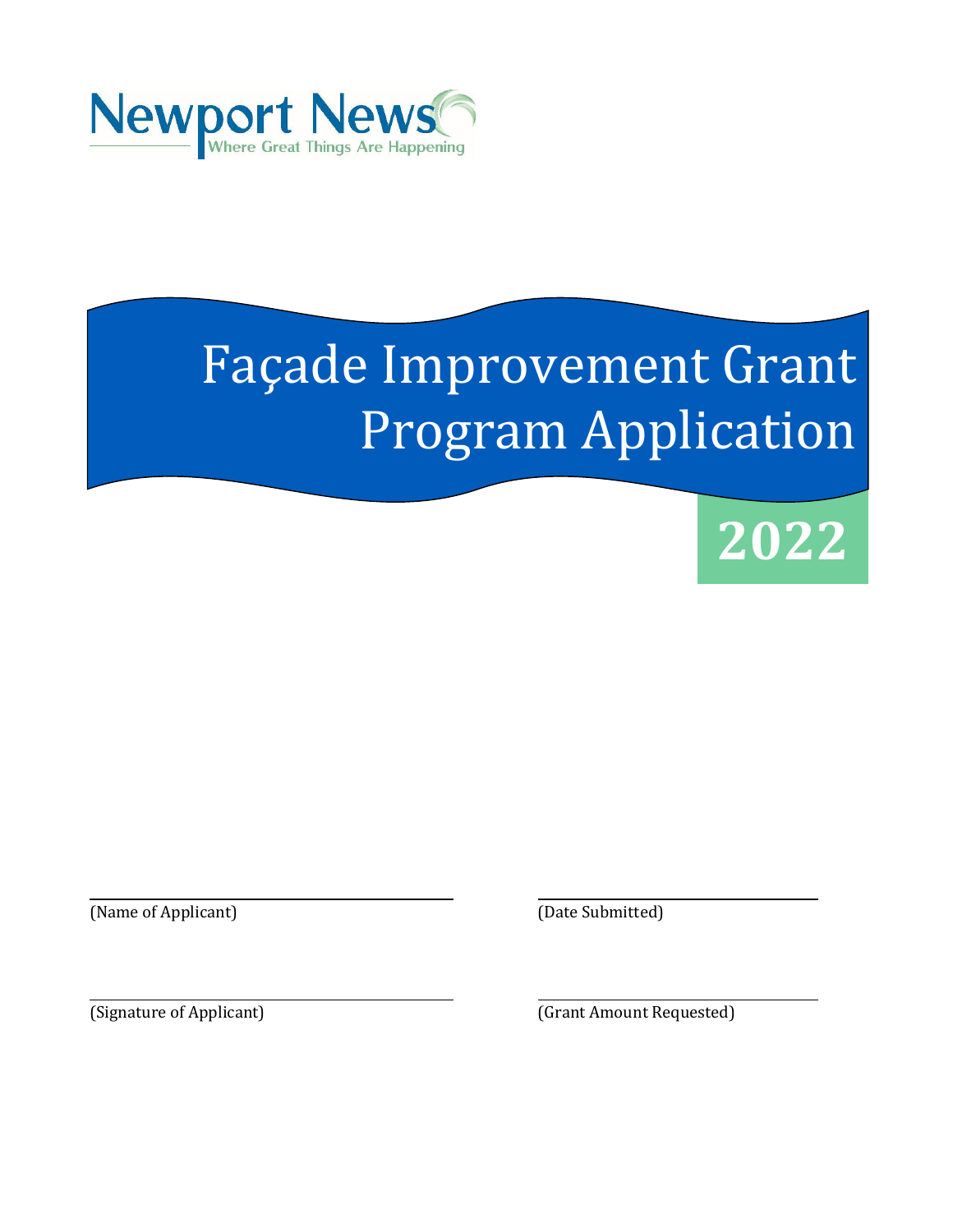## **I. PROJECT APPLICANT** (Owner of Property)

| Project Applicant's Legal Name:<br><b>Street Address:</b><br>City, State, Zip |                                                                                                |               |
|-------------------------------------------------------------------------------|------------------------------------------------------------------------------------------------|---------------|
| Telephone Number:                                                             |                                                                                                |               |
| Email Address:                                                                |                                                                                                |               |
| Contact Person(s)/Title:                                                      |                                                                                                |               |
| Address of Property:                                                          |                                                                                                |               |
|                                                                               |                                                                                                |               |
|                                                                               |                                                                                                |               |
| $\bigcirc$ Yes<br>No<br>$\left(\right)$                                       | Is applicant a subsidiary or direct or indirect affiliate of any other organization?           |               |
| All Property Owners are to be listed below:                                   |                                                                                                |               |
| Name                                                                          |                                                                                                |               |
| <b>Home Address</b>                                                           |                                                                                                |               |
| Telephone number                                                              | Social Security #                                                                              | Ownership     |
|                                                                               |                                                                                                | $\frac{0}{0}$ |
|                                                                               |                                                                                                |               |
|                                                                               |                                                                                                |               |
|                                                                               |                                                                                                |               |
|                                                                               |                                                                                                |               |
|                                                                               |                                                                                                |               |
|                                                                               |                                                                                                | $\frac{0}{0}$ |
|                                                                               |                                                                                                |               |
|                                                                               |                                                                                                |               |
|                                                                               |                                                                                                |               |
|                                                                               |                                                                                                |               |
|                                                                               |                                                                                                | $\frac{0}{0}$ |
| $\frac{3}{2}$                                                                 |                                                                                                |               |
|                                                                               |                                                                                                |               |
|                                                                               |                                                                                                |               |
|                                                                               |                                                                                                |               |
|                                                                               | Does any individual person or organization not listed above hold any interest in the property, |               |
| directly or indirectly?                                                       |                                                                                                |               |

 $O$  Yes  $O$  No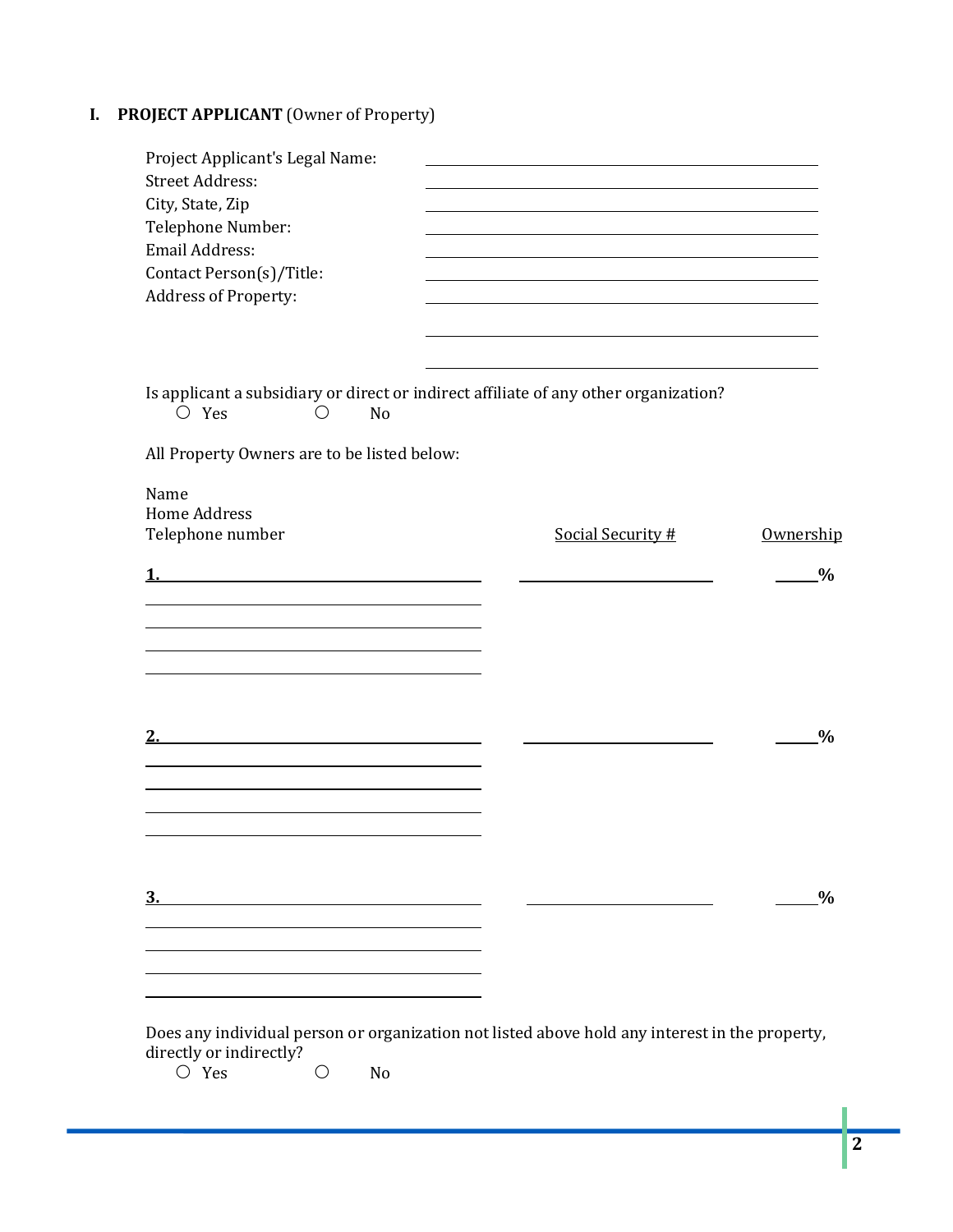Please list below each occupant of the facility in question, together with a description of the type of business use and percentage of occupancy of the facility to be financed.

| <b>Occupant</b> | <b>Type of Business</b> | $\%$<br>Occupancy | Lease Term* |
|-----------------|-------------------------|-------------------|-------------|
|                 |                         |                   |             |
|                 |                         |                   |             |
|                 |                         |                   |             |
|                 |                         |                   |             |
|                 |                         |                   |             |

\*Provide Copy of Lease(s)

Property Information:

| Property ID Number: |  |
|---------------------|--|
| **Assessment: Land  |  |
| Improvements        |  |

**Total** 

If an appraisal has been performed within the last 3 years, please provide the information below.

Appraisal Amount:

Date of Appraisal **CONDITE:** 

\*\*If unsure, contact staff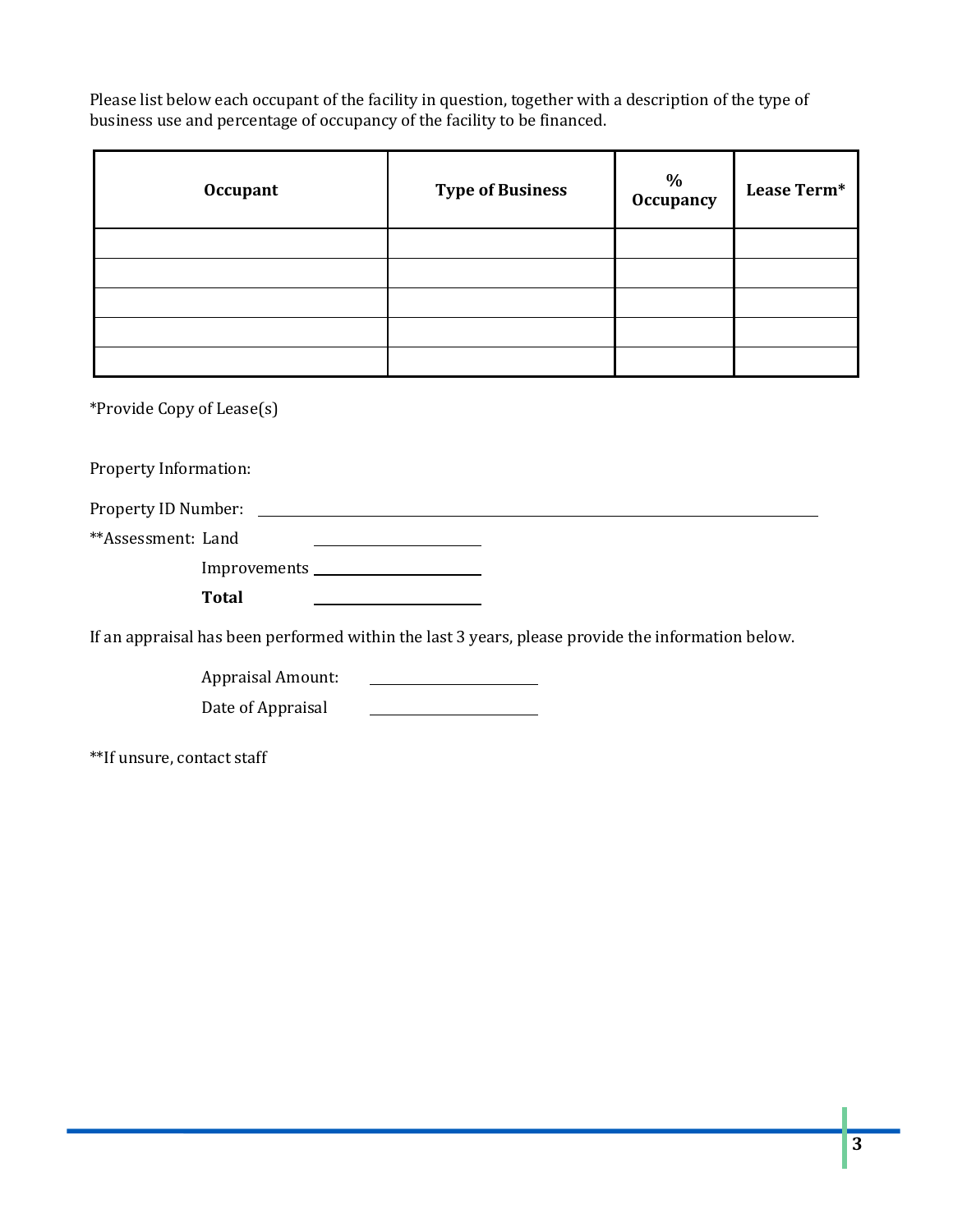## **II. PROBABLE CONTRACTOR(S) INVOLVED IN PROJECT:**

| Name:                 |  |
|-----------------------|--|
| Street                |  |
| City, State, Zip      |  |
| Telephone             |  |
| <b>Email Address</b>  |  |
| <b>Contact Person</b> |  |
| Name:                 |  |
| Street                |  |
| City, State, Zip      |  |
| Telephone             |  |
| <b>Email Address</b>  |  |
| <b>Contact Person</b> |  |
| Name:                 |  |
| Street                |  |
| City, State, Zip      |  |
| Telephone             |  |
| <b>Email Address</b>  |  |
| <b>Contact Person</b> |  |
|                       |  |

#### **III. OTHER PROFESSIONAL PARTIES INVOLVED IN PROJECT:**

(ex: Accountants, Lawyers, etc.)

| Name:                 |  |
|-----------------------|--|
| Street                |  |
| City, State, Zip      |  |
| Telephone             |  |
| <b>Email Address</b>  |  |
| <b>Contact Person</b> |  |
| Name:                 |  |
| Street                |  |
| City, State, Zip      |  |
| Telephone             |  |
| <b>Email Address</b>  |  |
| <b>Contact Person</b> |  |
| Name:                 |  |
| Street                |  |
| City, State, Zip      |  |
| Telephone             |  |
| <b>Email Address</b>  |  |
| <b>Contact Person</b> |  |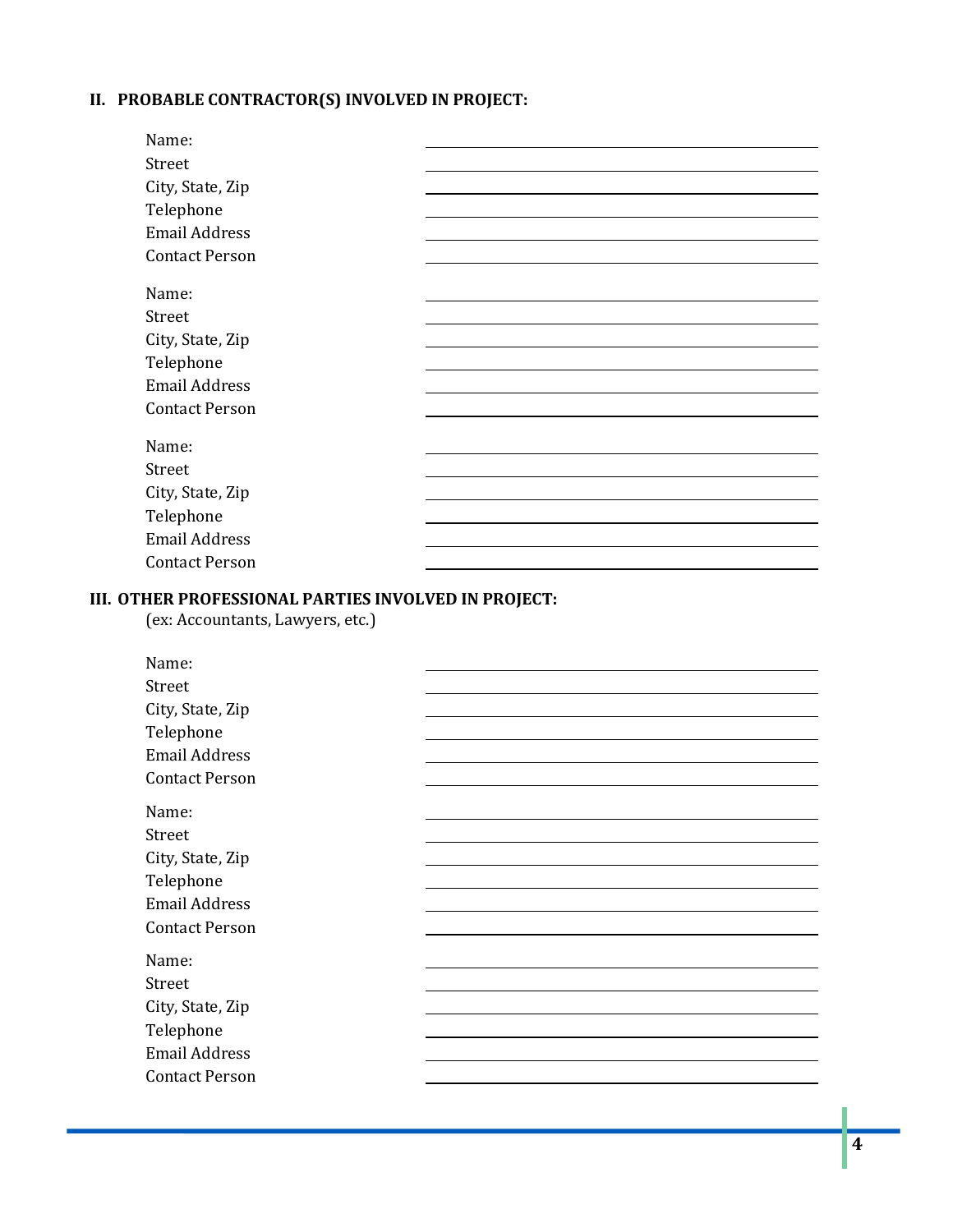### **IV. PROJECT INFORMATION**

Please specify costs for work items as categorized below:

| <b>Eligible Activity</b>                       |            | <b>Description of Improvements</b> | <b>Amount</b> |
|------------------------------------------------|------------|------------------------------------|---------------|
| Canopy/awning                                  | $\bigcirc$ |                                    | \$            |
| <b>Accessibility ADA compliant</b><br>projects | $\bigcirc$ |                                    | \$            |
| <b>Exterior finishes and materials</b>         | $\bigcirc$ |                                    | \$            |
| <b>Exterior lighting</b>                       | $\bigcirc$ |                                    | \$            |
| Exterior painting, including<br>prep           | $\bigcirc$ |                                    | \$            |
| Fencing                                        | $\bigcirc$ |                                    | \$            |
| "Green"/Sustainable exterior<br>improvements   | $\bigcirc$ |                                    | \$            |
| Hardscape improvements                         | $\bigcirc$ |                                    | \$            |
| Landscaping improvements                       | $\bigcirc$ |                                    | \$            |
| Paving                                         | $\bigcirc$ |                                    | \$            |
| Permanent landscape-related<br>features        | $\bigcirc$ |                                    | \$            |
| Roofing                                        | $\bigcirc$ |                                    | \$            |
| Windows/Doors                                  | $\bigcirc$ |                                    | \$            |
| Window and cornice flashing                    | $\bigcirc$ |                                    | \$            |
| Other                                          | $\bigcirc$ |                                    | \$            |
|                                                |            | <b>Total</b>                       | \$            |

Has any construction, rehabilitation, or renovation activity occurred to date which is included in the total project cost?

O Yes O No

If Yes, please summarize the extent of the activity undertaken and identify what percent it represents of the total work to be done.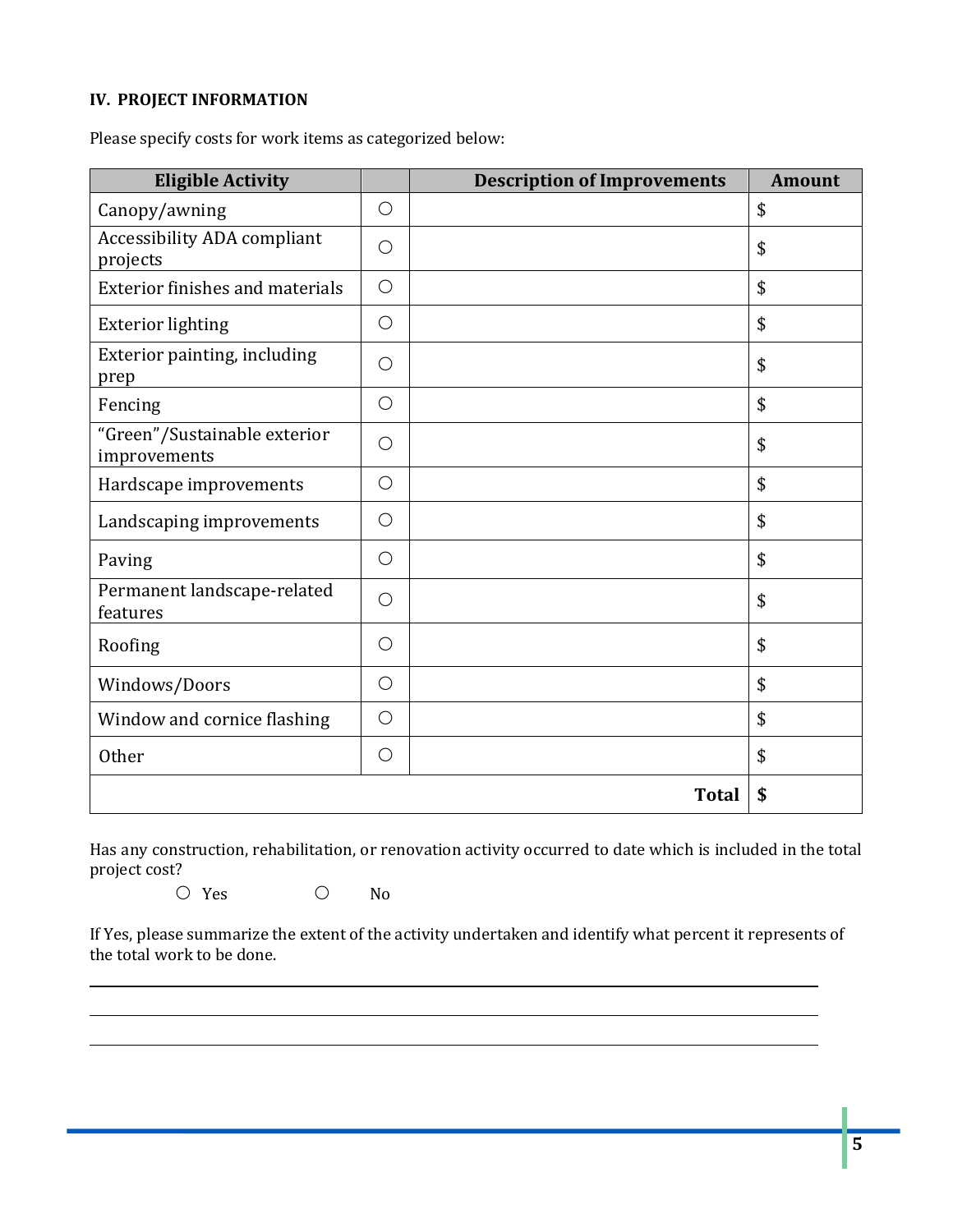Zoning and Infrastructure:

| Is this property occupied?<br>$\bigcirc$<br>$\circ$ Yes                                                                                                                                                                                                                                                                                                                                       | No |  |  |
|-----------------------------------------------------------------------------------------------------------------------------------------------------------------------------------------------------------------------------------------------------------------------------------------------------------------------------------------------------------------------------------------------|----|--|--|
| If no, what is the proposed use of this property?                                                                                                                                                                                                                                                                                                                                             |    |  |  |
|                                                                                                                                                                                                                                                                                                                                                                                               |    |  |  |
| The proposed use of the project meets all governmental zoning and subdivision regulations.<br>$\bigcirc$ Yes<br>$\bigcirc$<br>N <sub>0</sub>                                                                                                                                                                                                                                                  |    |  |  |
| V. AMOUNT AND SOURCE OF OTHER FUNDS INVOLVED IN PROJECT                                                                                                                                                                                                                                                                                                                                       |    |  |  |
|                                                                                                                                                                                                                                                                                                                                                                                               |    |  |  |
|                                                                                                                                                                                                                                                                                                                                                                                               |    |  |  |
|                                                                                                                                                                                                                                                                                                                                                                                               |    |  |  |
| $Investors \begin{tabular}{c} \hline \rule[1mm]{4mm}{1.1mm} \hline \rule[1mm]{4mm}{2.1mm} \rule[1mm]{4mm}{2.1mm} \rule[1mm]{4mm}{2.1mm} \rule[1mm]{4mm}{2.1mm} \rule[1mm]{4mm}{2.1mm} \rule[1mm]{4mm}{2.1mm} \rule[1mm]{4mm}{2.1mm} \rule[1mm]{4mm}{2.1mm} \rule[1mm]{4mm}{2.1mm} \rule[1mm]{4mm}{2.1mm} \rule[1mm]{4mm}{2.1mm} \rule[1mm]{4mm}{2.1mm} \rule[1mm]{4mm}{2.1mm} \rule[1mm]{4mm$ |    |  |  |
| Other contracts and the contract of the contract of the contract of the contract of the contract of the contract of the contract of the contract of the contract of the contract of the contract of the contract of the contra                                                                                                                                                                |    |  |  |
| VI PROJECT RENEFITS                                                                                                                                                                                                                                                                                                                                                                           |    |  |  |

**VI. PROJECT BENEFITS**

How will this grant help the business and surrounding community?:

Are there any other benefits to the City?: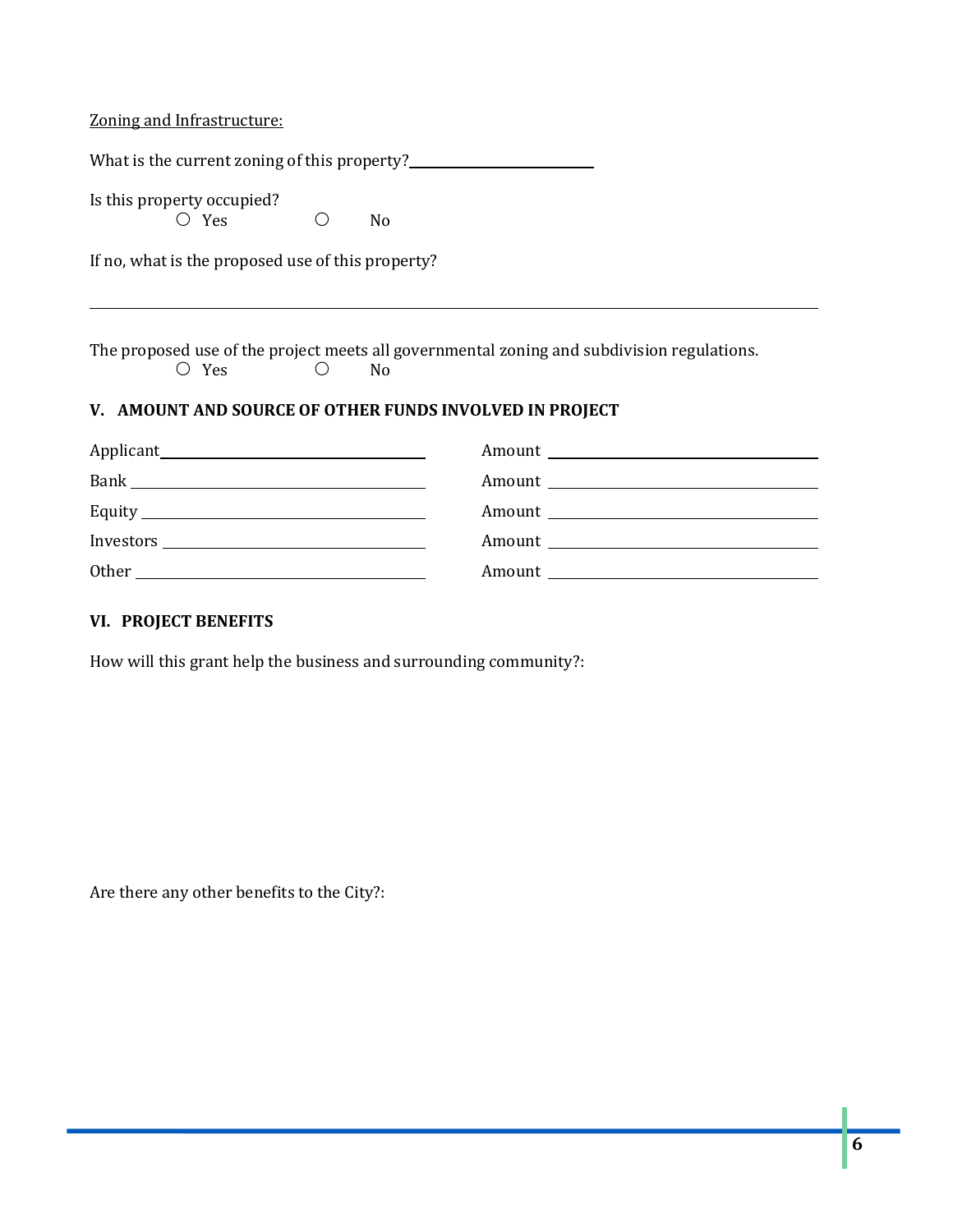#### **VII. SIGNATURES**

*Please read the following and sign the application form below.* 

*All property/business owners, partners, etc. must sign this application form. If there are any questions, please call Development staff at 926-8428.*

#### **VIII. PUBLIC INFORMATION DISCLOSURE**

The undersigned understands and agrees that all information furnished in connection with his application for the Façade Improvement Grant involves the use of public funds and as such may be made public pursuant to the statutes of the United States of America and the Commonwealth of Virginia.

| Applicant's Signature | Date |
|-----------------------|------|
| Applicant's Signature | Date |
| Applicant's Signature | Date |
| Applicant's Signature | Date |